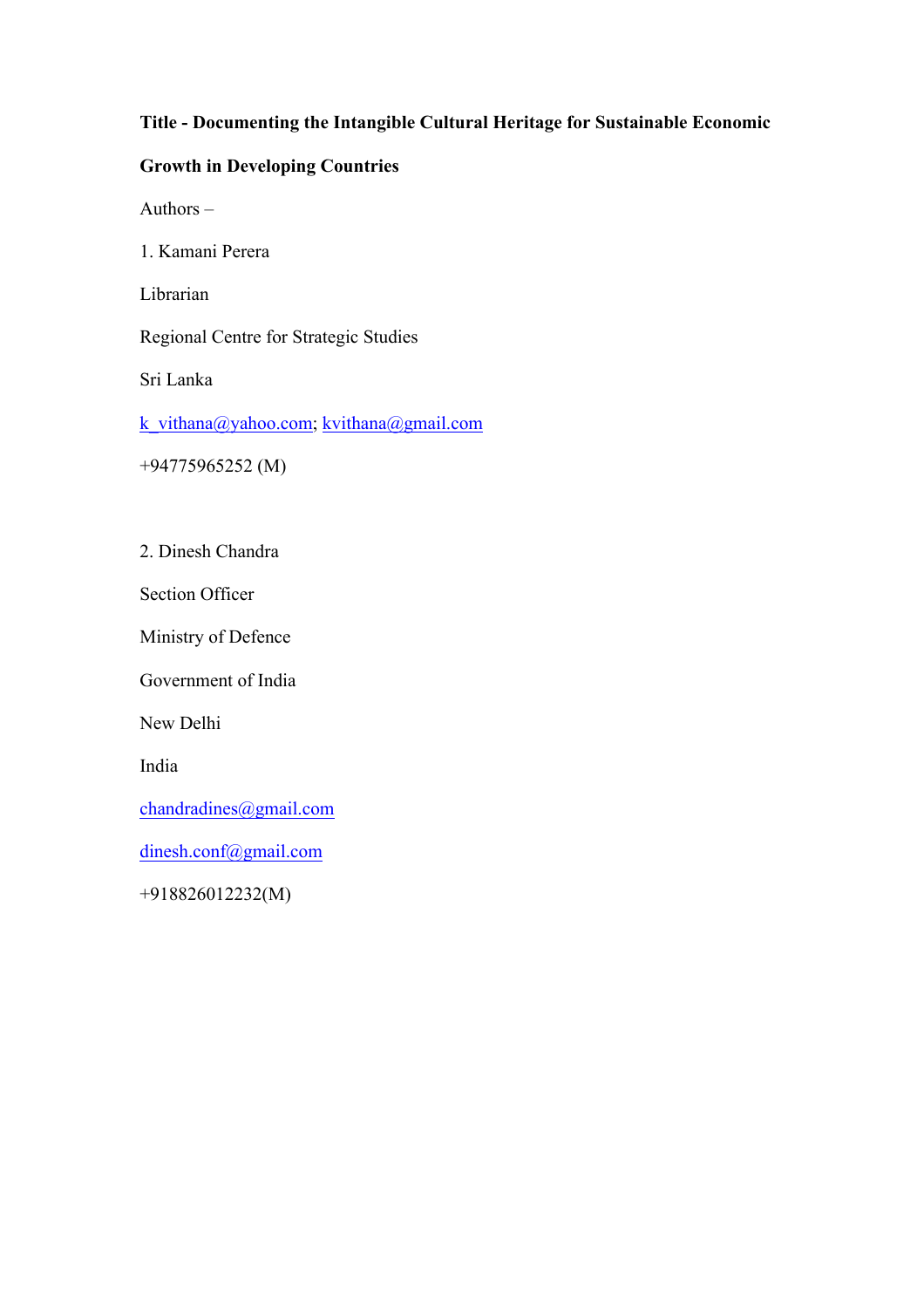**Abstract** - The main purpose of documenting the intangible cultural heritage is to preserve past and providing access it in future. There should be a collaborative relationship in between cultural and educational institutions to fulfill this task. It is very important to create knowledge bases and folk creativity centers for acquisition and storage of intangible heritage in digital form. UNESCO convention has defined intangible cultural heritage as oral traditions and expressions including language, performing arts, social practices, rituals and festive events, knowledge and practices concerning nature and the universe, traditional craftsmanship etc. It generates cultural knowledge. It supports for economic well-being, community health and provides strategy for cultural tourism. The first step of documenting intangible heritage is to capture it while protecting its ownership. At this juncture, special preference is given for traditional indigenous knowledge. In this digital era, there are so many methods to capture the tacit knowledge. If not captured, one day this knowledge will be vanished without keeping a footprint for future generation. Any living human being in this earth needs to know their past, oral traditions, languages etc. Language is a vehicle of the intangible cultural heritage. Language is important for oral expressions. To make use of traditional herbal medicines, industrial know-how it is very important to preserve the language by way of recording and it will be a great asset for future inventions. Digital tools such as smart phones, digital cameras, tablets etc. can be used for this purpose. Recorded knowledge can be documented and preserved in museums, libraries, and archives for present and future access. They can work collaboratively and make documented knowledge available to wide audience via World Wide Web and can generate more income for sustainable economic growth in developing countries who are very rich in intangible heritage.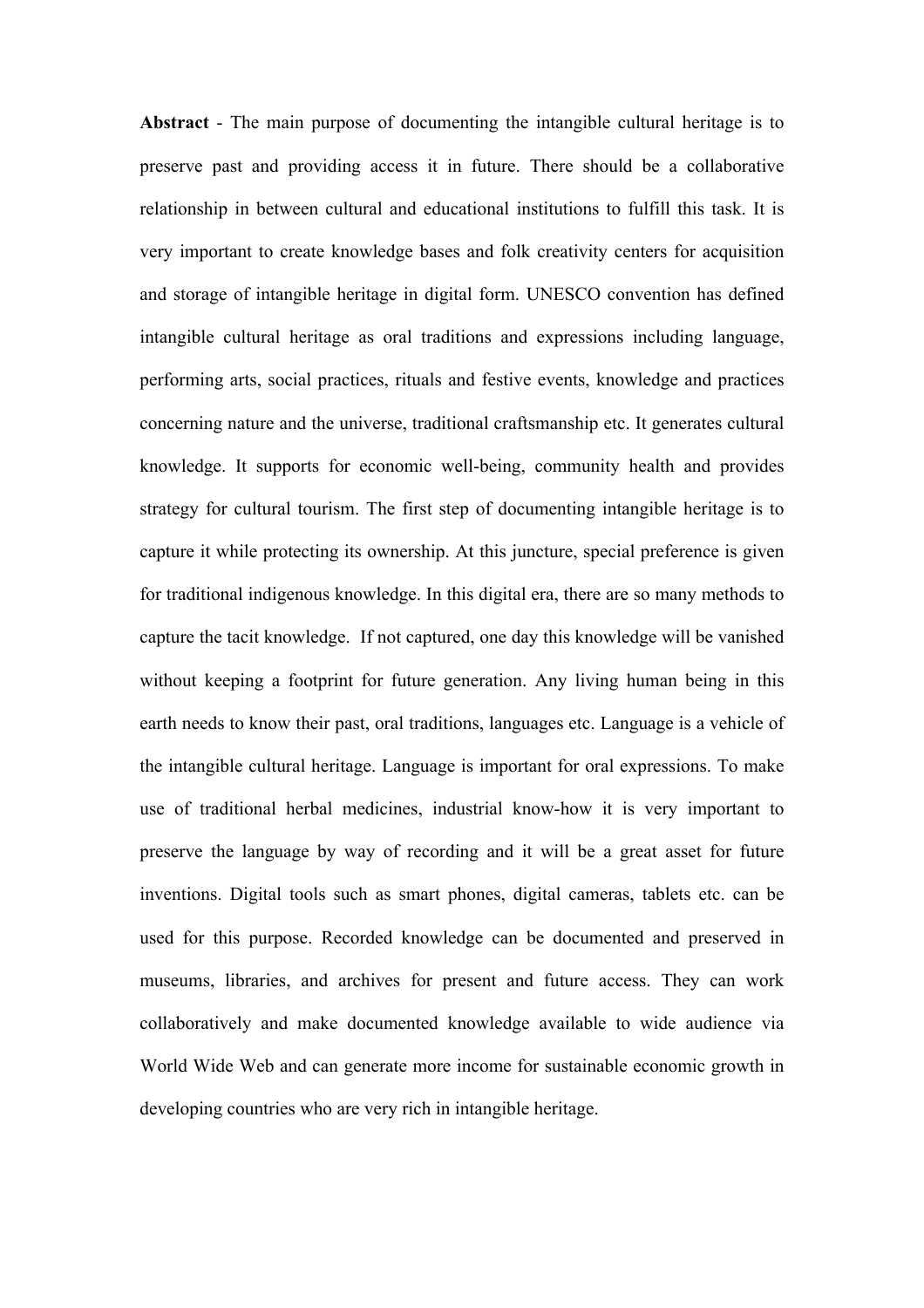#### **1. Introduction**

It is important to keep intangible heritage active for its survival for longtime and sustainable economic growth. For this purpose it should be make use continuously and then it become a living heritage. Living heritage can be transmitted one generation to another. But if not continuously used it could die one day and would vanish from the community. Therefore, it is essential to safeguard the intangible heritage and easily done by using multimedia tools. The captured data can make available via museum websites and preserve them for present and future generations. This has been clearly described by the UNESCO Convention (2003) and according to it safeguarding intangible heritage is about the transferring of knowledge, skills, and meaning. It further emphasized the transmission or communication of heritage from generation to generation rather than production. According to the convention not all the intangible heritage are safeguarded but only the one, which recognized by its community as theirs and that provides them with a sense of identity and continuity is to be safeguarded.

## **2. Definition of Intangible Cultural Heritage (ICH)**

The cultural heritage are considered as monuments and collection of objects and defined as tangible cultural heritage. The heritage, which cannot be, touched call intangible heritage. This has been clearly described by Amarasiri (2012) and he stated that the traditions include oral, performing arts, rituals, festivals, craftsmanship etc. are defined as intangible cultural heritage. He pointed out that ICH is an important part of the cultural heritage and how ICH helps to build-up inter-cultural relationship among communities. Thus, it makes stronger the social value and expresses the cultural identity of particular community. Amarasiri added that Sri Lanka is a rich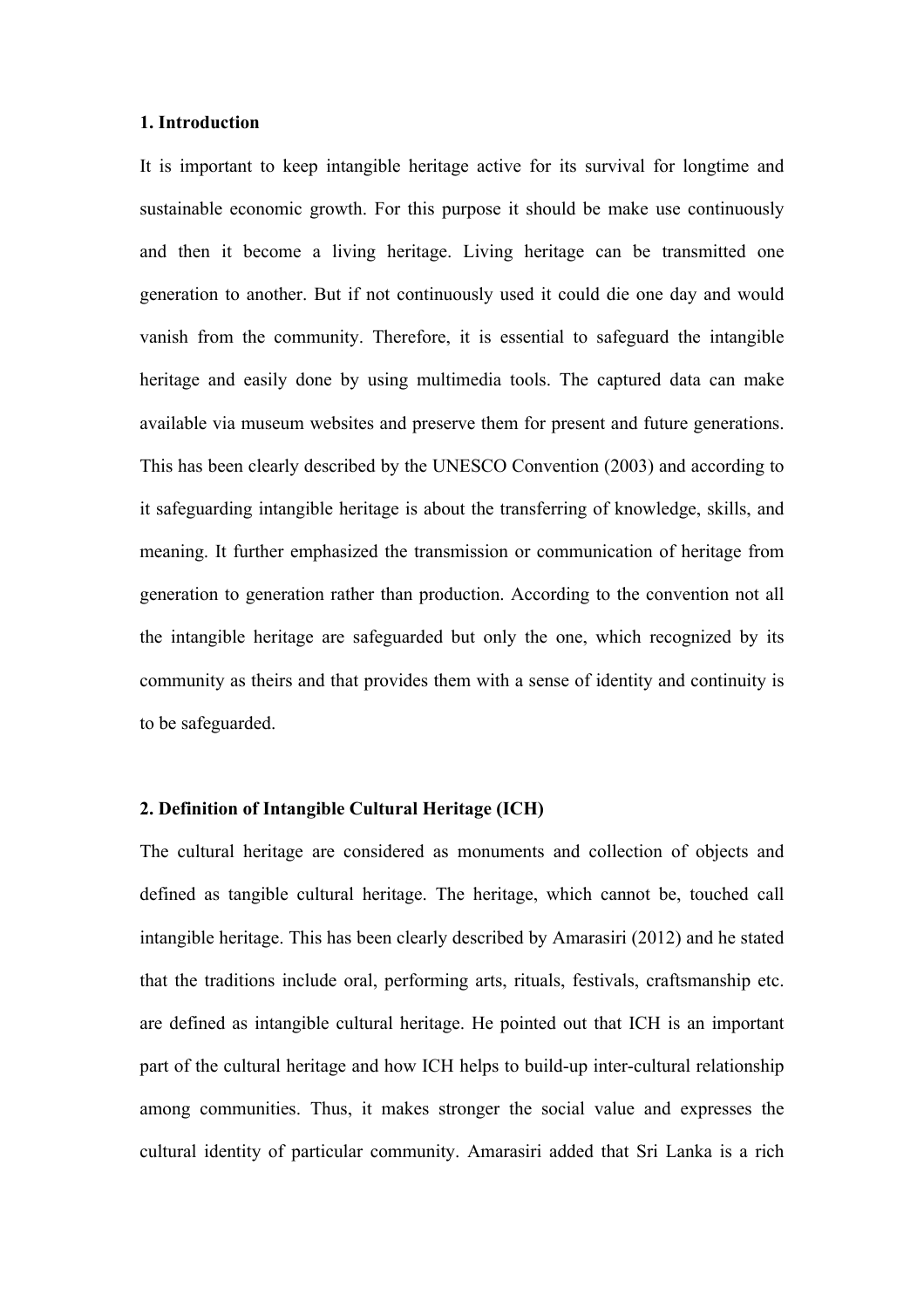country in intangible cultural heritage. In Sri Lanka, folklore, folksong, folk poems, folk music, beliefs, rituals, traditional festivals, practices, folk drama, performing art, traditional crafts etc. can be considered as intangible cultural heritage. There are many traditional practices related to agricultural and traditional medicine. Sri Lanka has also faced the danger of disappearing certain elements of intangible cultural heritage. As mentioned by Amarasiri it is important to safeguard intangible cultural heritage and maintain cultural tie for sustainable economic growth in developing countries.

Lowe (2013) has stated that through international policy heritage has come to be defined as a resource that must be sustained and made available to all. Within the past fifteen years, through the influence of these policies, there has been a shift specifically towards the preservation of intangible heritage, and the need and possibilities of it to fulfill all the definitions of an economic, cultural, social, and natural resource.

#### **3. Importance of Documenting the Intangible Cultural Heritage (ICH)**

It is crucial to documenting, preserving and making accessible to documented and preserved intangible heritage, historical records for its community and beyond via museums and cultural heritage institutions. The developing countries in the world are rich and diverse of their intangible cultural heritage such as expressions, rituals and skills that helps to identify the particular community. Therefore, it is important to safeguard and documenting to make accessible such heritage for present and future generations. This helps to strengthen the sustainable economic growth in developing countries by way of expanding the cultural tourism industry, which eventually helps for sustainable economic growth. UNESCO convention (2003) has emphasized the importance of safeguarding intangible cultural heritage such as daily rituals and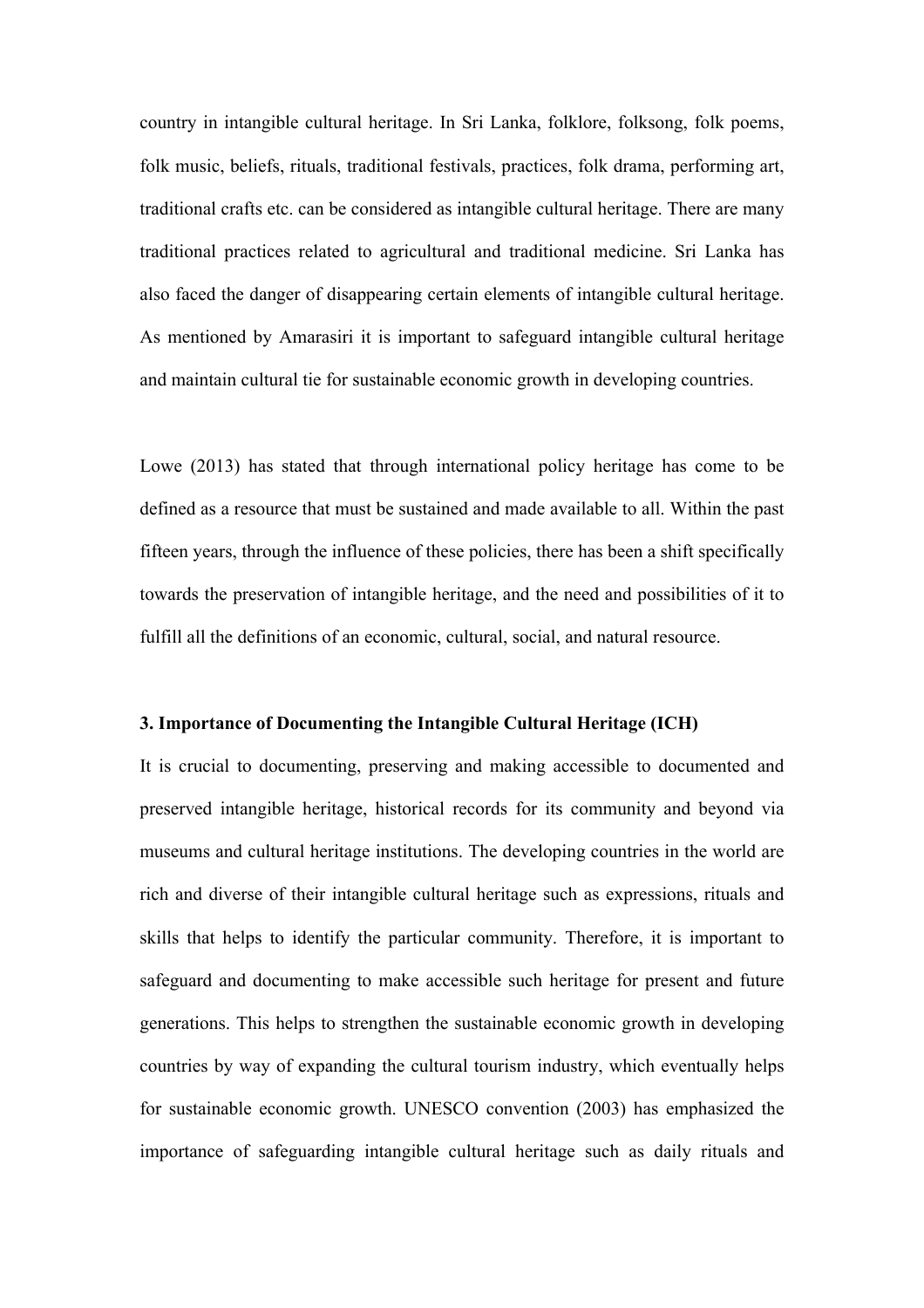traditions, which includes performing arts, social rituals, knowledge and practices about nature and the universe, traditional craftsmanship and oral traditions as well as oral history.

#### **4. Use of Internet and Multimedia Technologies**

In this digital era, the documenting of intangible heritage are easily done by using multimedia technologies and it helps to preserve undocumented intangible heritage mainly, expressions, social rituals, daily rituals, performing arts, oral traditions, knowledge and practices etc. This has been clearly expressed by Dewhurst  $\&$ Kornbluh (n.d). They have stated that field workers can use simple digital equipment to capture voices or the rituals of daily life. In the same vein, they have mentioned that archivists, scholars and community members can collaborate via Internet to catalog and contextualize these records and potentially, make them available online. As described by them, there are websites, which maintain and preserve documented intangible heritage in the globe. One example for such website is http://vedda.org/ which maintains information on Sri Lanka's forest-dwellers the *Veddas* or *Wanniyalaeto*.

#### **5. Intangible Cultural Heritage (ICH) in Developing Countries**

#### **5.1 Sri Lankan Context**

Blundell (2007) has done a research on *vedda* heritage in Sri Lanka and stated that innumerable intangible elements of culture exist away from the mainstream. Specific knowledge is found among the *Vedda* in terms of the forest and belief systems based on nature. This knowledge-sharing is a valuable asset as intangible cultural heritage that could assist the neighboring Sinhala and Tamil communities by introducing the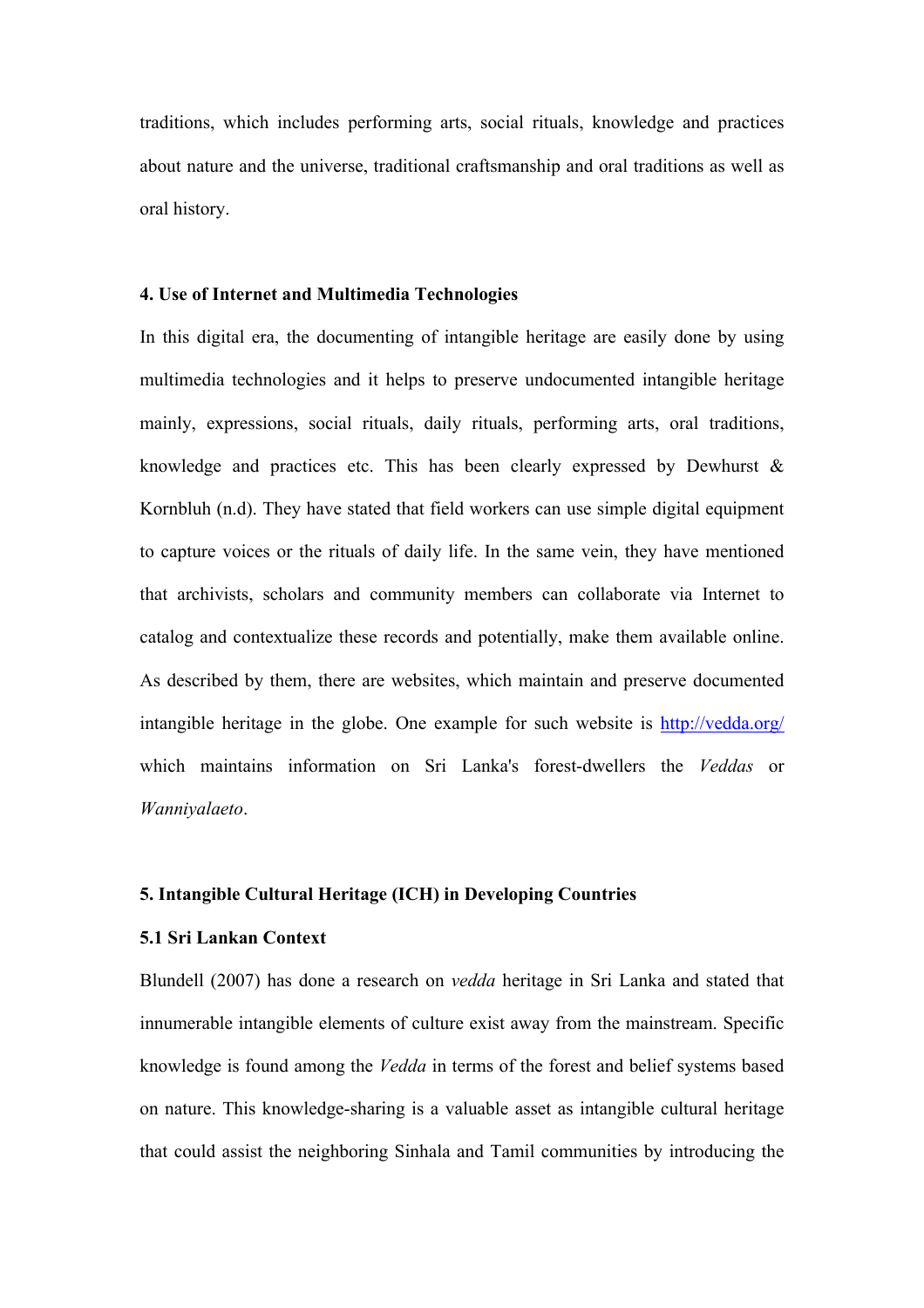use of local herbal substances. The *Vanniyaletto* communities are intentionally few in the numbers of a group as they are reliant on limited natural resources. These groups have remained essentially peaceful throughout their history, without initiating violence against other groups (Gunawardhana, 1993; cited in Blundell (2007)). In Blundell's research he was emphasized the value of local performance such as *tovil* (exorcism), drumming, low country dance, puppetry, palm leaf weaving, ocean going catamaran making, and innumerable other living folk crafts. He has further described that every location in the country has separate traditions.

Wickramasinghe (2013) described that Sri Lanka, having had a civilization of more than 2500 years had sustained a cultural heritage that vied with many civilizations of the outside world. Many cultural sites in Sri Lanka have been enlisted world heritages. i.e. Anuradhapura, Sigiriya, Polonnaruwa, Dambulla, Kandy and Galle. Sri Lanka, as mentioned earlier is not only in rich in tangible culture but also in intangible culture. She further stated that Sri Lanka has contributed immensely for the cultural development of the world both tangible and intangible culture and will continue to do the same in the future. Wickramasinghe further stated that the Government of Sri Lanka as well as private sector has taken initiatives to promote cultural heritage as follows -

1. Establish a craft village for traditional craftsman and traditional Sri Lanka (Apegama) Folk village near Colombo to promote cultural tourism.

2. Private sector participation and international assistance for the preservation and conservation programmes.

3. Public participation in conservation programmes.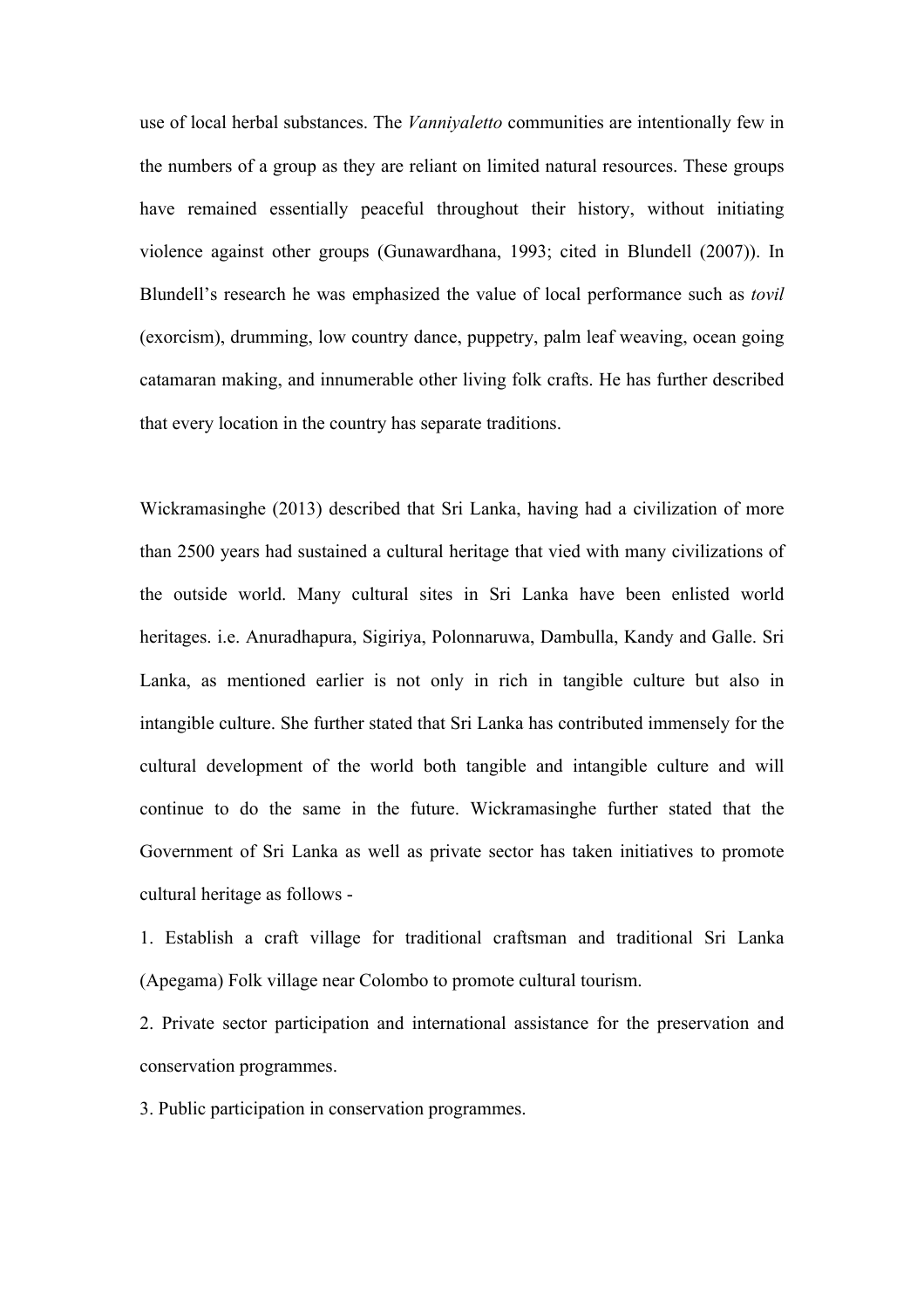4. Inculcate positive values in school children on national heritage through awareness raising programmes.

5. Conducting electronic and print media programmes to promote awareness of general public on heritage.

As described by Wickramasinghe, the initiatives taken by the government of Sri Lanka has immensely facilitated to safeguard and documenting the intangible cultural heritage for the sustainable economic growth of the country.

The traditional and rural people of Sri Lanka have so many beliefs, magic and superstitions in day to day life. So due to many reasons they are not allowed to give their traditional voluble and hidden knowledge to outsides. Most probably, such rituals are very complex. To do some rituals and rites there are auspicious moments and special taboos. The presence of women is not tolerated at a place where the ritual is taking pace. One example that could be quoted here is the "Kem". It is a very elementary ritual carried out whenever a minor aliment affects a man or woman. A "Kem" consists of a physical act such as the plucking of a fruit, herb or a twig without being seen by anyone and without talking to anyone (Case Study Report: Sri Lanka, 2009). Sri Lanka case study report clearly described the challenges to documenting and preserving of intangible heritage. Therefore, it is important to educate rural people about the importance of their rituals and why it needs to be preserved. Therefore, more research is needed to capture the vanishing intangible heritage from rural communities.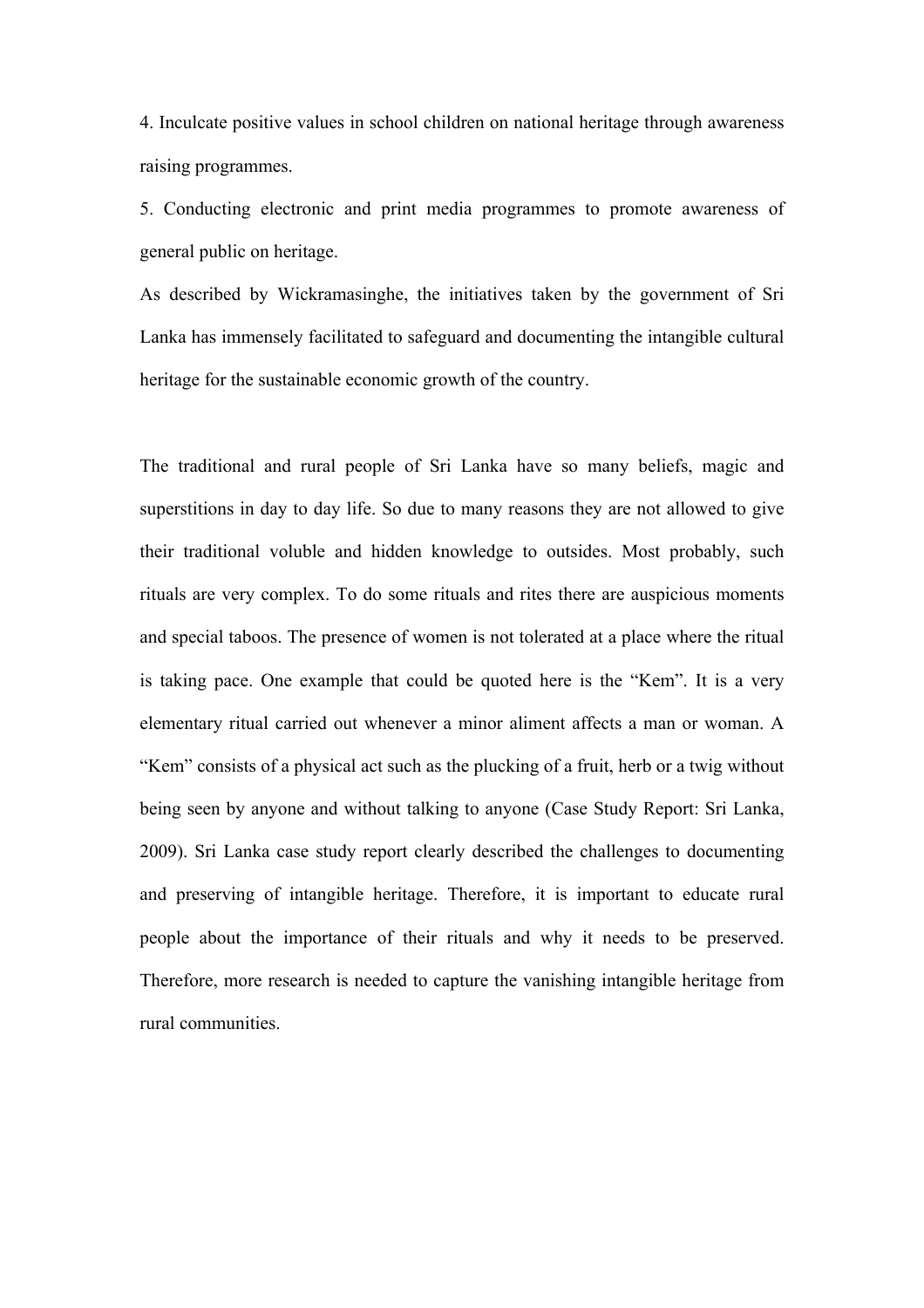#### **5.2 Indian Context**

Bala (2012) has pointed out that the Indians are losing their oral history, traditions and intangible cultural heritage at a very fast rate. As pointed out by Bala it is important to link our cultural heritage memories with digital technologies. Bala has clearly described the importance of preservation of dying heritage using new technological tools. The traditional oral history and intangible heritage is not passing out to next generation in a proper manner. Once the old generation is gone, the links of sociocultural memories will also die. Bala further mentioned that globalization and modernization have affected on oral history and intangible cultural heritage. Though Bala expressed that way the other side of the coin is the advent of technology has enabled to support and save the cultural memories of the communities. It is clear that globalization and modernization have ups and downs. Our responsibility is to make optimum use of the new technological tools and preserve our dying intangible cultural heritage for present and future use. Digital technologies help to convert intangible heritage to tangible one. According to Bala digital technologies can help the community/society to transmit non-material cultural into material format while transmitting the heritage across generation. In the same vein, the younger generation is more inclined to new communication media and such as social media networks eg. Facebook and spend very less time with old generation. Because of this young generation do not know much about their family values and memories. As he mentioned, the link between young and old generation is getting diluted day by day. Once the relationship in between old and young generations is diluted, collective memories, significance of oral values is not able to pass on to the young generation. At this point, it is important to transmit these oral values through digital media to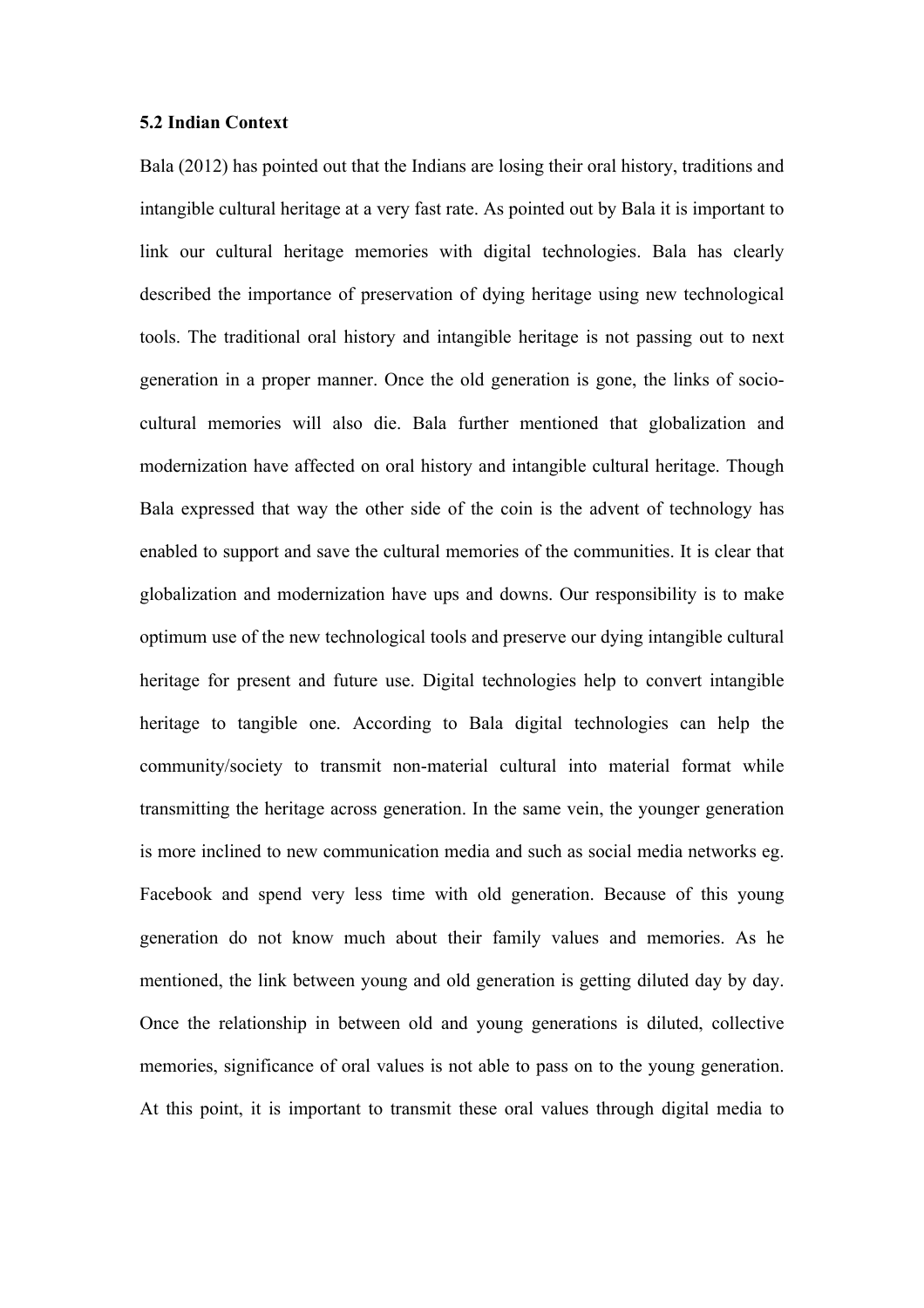make digital inventories before it vanished from the community. Even it helps to make awareness of the value of ICH among the young generation.

#### **6. Safeguarding Methods for Intangible to Tangible**

- 1. Audio video recording
- 2. Still photography
- 3. Inventories

Most important thing of intangible cultural heritage is not to convert it into dead or still documents but to create a strong medium to spread awareness and make more active and participatory heritage between the two generations. Yin (2006) has divided intangible cultural heritage into two groups as follows –

1. Intangible cultural heritage (ICH) that used to live and be practiced within original natural and social context.

2. The ICH that is still living and being practiced within its natural and social context.

As pointed out by Yin it is necessary to make use ICH as living heritage. There are religious, wedding and funeral rituals that continue from generation to generation. Then it becomes living heritage. It helps to preserve such ICH in its original, natural and social context.

### **7. Intangible Cultural Heritage (ICH) and Community**

Even though the oral history has used as intangible heritage, it has not taken equally to ICH. Objective of the ICH is to study and preserve cultural heritage, which directly connected to people and community in its original nature. This has been clearly stated by Archibald (2004). According to Archibald (2004) ICH attempts to study and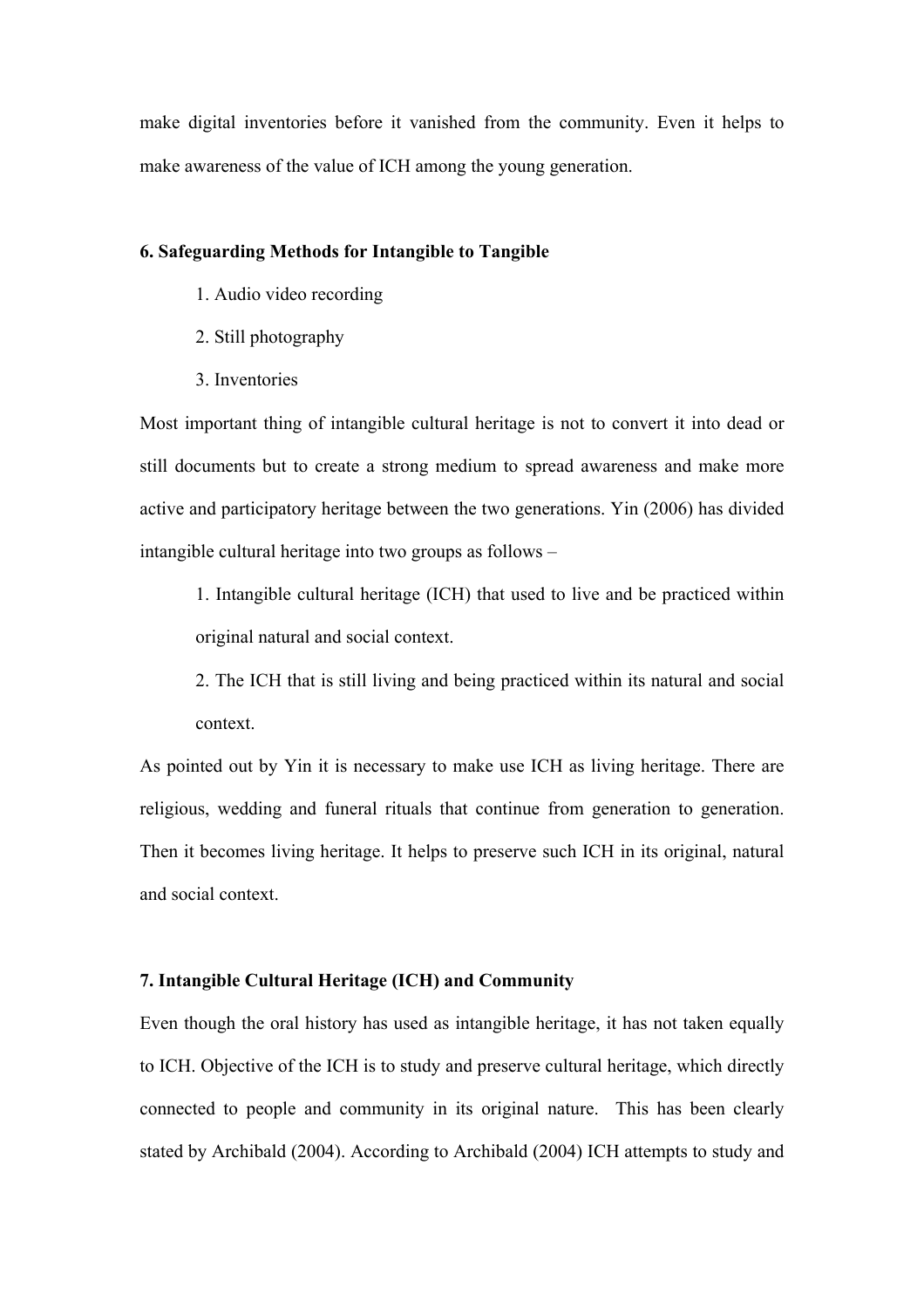preserve cultural heritage in straight connection with the people/community of its origin.

"Heritage initiatives carried out in Sri Lanka during the past few decades have been recognized by one of the oldest standing professional bodies of heritage in the world and by the community of global heritage professionals at large. Our commitment towards professional excellence was seen as an investment for the future protecting the tangible, intangible and mixed heritage of humanity. By doing so, we placed a high premium bench-marking best practice for the next generation of archaeologists and heritage managers" (excerpt from Professor Sudharshan Seneviratne – award acceptance speech, Conservation and Heritage Management Award for Excellence 2013, Archaeological Institute of America). Prof. Seneviratne's speech has given clear evidence of the commitment towards the protecting of tangible, intangible and mixed heritage of humanity for sustainable economic growth in developing countries. At this stage, museums, cultural heritage institutions have a big role to play to documenting intangible cultural heritage. Intangible heritage reflects the image of the particular country and its inhabitants as expressed by Professor Seneviratne.

It is not possible to involve government or the other stakeholders alone to documenting of ICH. It is necessary to obtain permission from community leaders, practitioners to undertake documentation, preservation activities etc. Therefore, community participation is mandatory for ICH awareness and protection programs. It helps to educate community leaders on the importance of documenting the ICH for sustainable economy.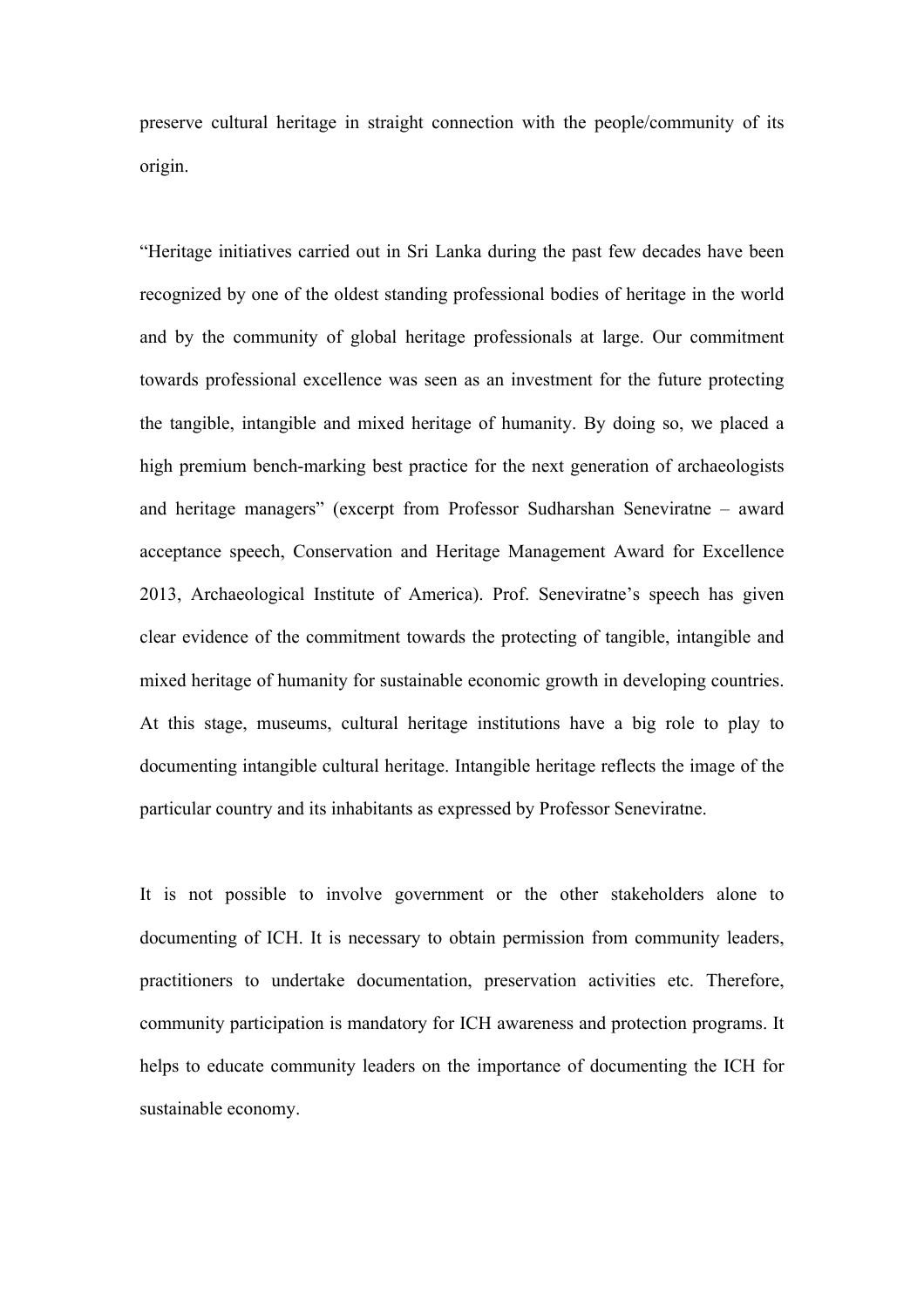#### **8. Relationship among Tangible and Intangible Heritage (ICH)**

There is a strong relationship among tangible and intangible heritage. This has been pointed out by Kreps (2009, cited in Hennessy, 2010). According to Kreps objects stand for significant traditions, ideas, customs, social relations, and it is the stories they tell, the performance they are a part of, and relationships among people and between people and places that are more important than the objects themselves. Kreps has clearly expressed how tangible objects reflect the intangible value of in it. Therefore, it takes paramount importance of documenting the ICH to preserve its value for generation to generation.

Tedla (2012) pointed out the ways of curating ICH in museums. As Tedla described that all tangible heritages have intangible components so that the values of objects displayed in museums are meaningful only with the interpretation of the conflation between the object presented and the idea presented by the object. Examining how, when for what purpose and from what materials these objects are made tells us then the significances of the intangible components to the objects. It gives the clear evidence of relationship between tangible and intangible heritage and how intangible heritages are preserved in museums. In the other hand intangible heritages are documented by using multimedia tools. According to Tedla, that intangible heritage resource are curated in museums by recording and digitizing the intangible performances themselves visually and by recording and displaying places and materials used to perform intangible practices.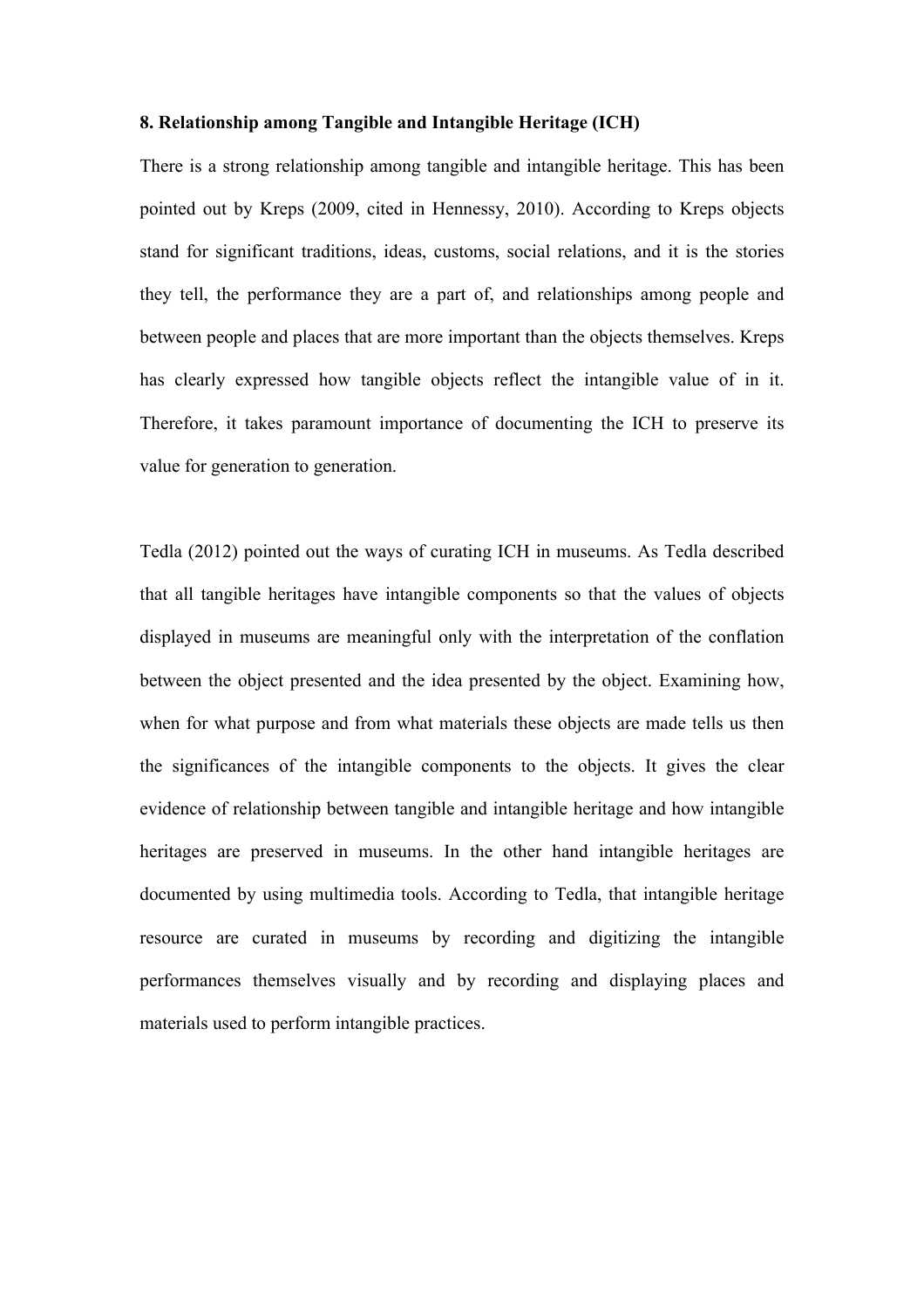#### **9. Conclusion**

Yeo (2012) pointed out that most of the verbal traditions are lost when they reach Generation X because Generation X are better educated and they believe that they know more than their grandparents and parents, and they feel that these verbal traditions have little scientific proof. Through visual media verbal traditions can be recorded and preserved. Those recorded traditions can be displayed in museums. Through recorded traditions it is easy to make awareness among the community how they were connected to those traditions in old days. Therefore, it is mandatory to document the vanishing traditions such as traditional know-how, indigenous medicine, rituals that carried out to bring prosperity etc. for sustainable economy in developing countries.

### **References**

Amarasiri, G.D. (2012). Safeguarding Sri Lanka's Intangible Cultural Heritage, Retrieved from http://archives.dailynews.lk/2012/06/27/fea05.asp

Archibald, R. (2004). The New Town Square; Museums and Communities in Transition. Walnut Creek: Altamira Press.

Bala, Shashi (2012). Digital Inventories on Cultural Memories and Intangible Cultural Heritage: Case Study of Yadav Community of Haryana, India. Retrieved from http://network.icom.museum/fileadmin/user\_upload/minisites/cidoc/ConferencePaper s/2012/bala.pdf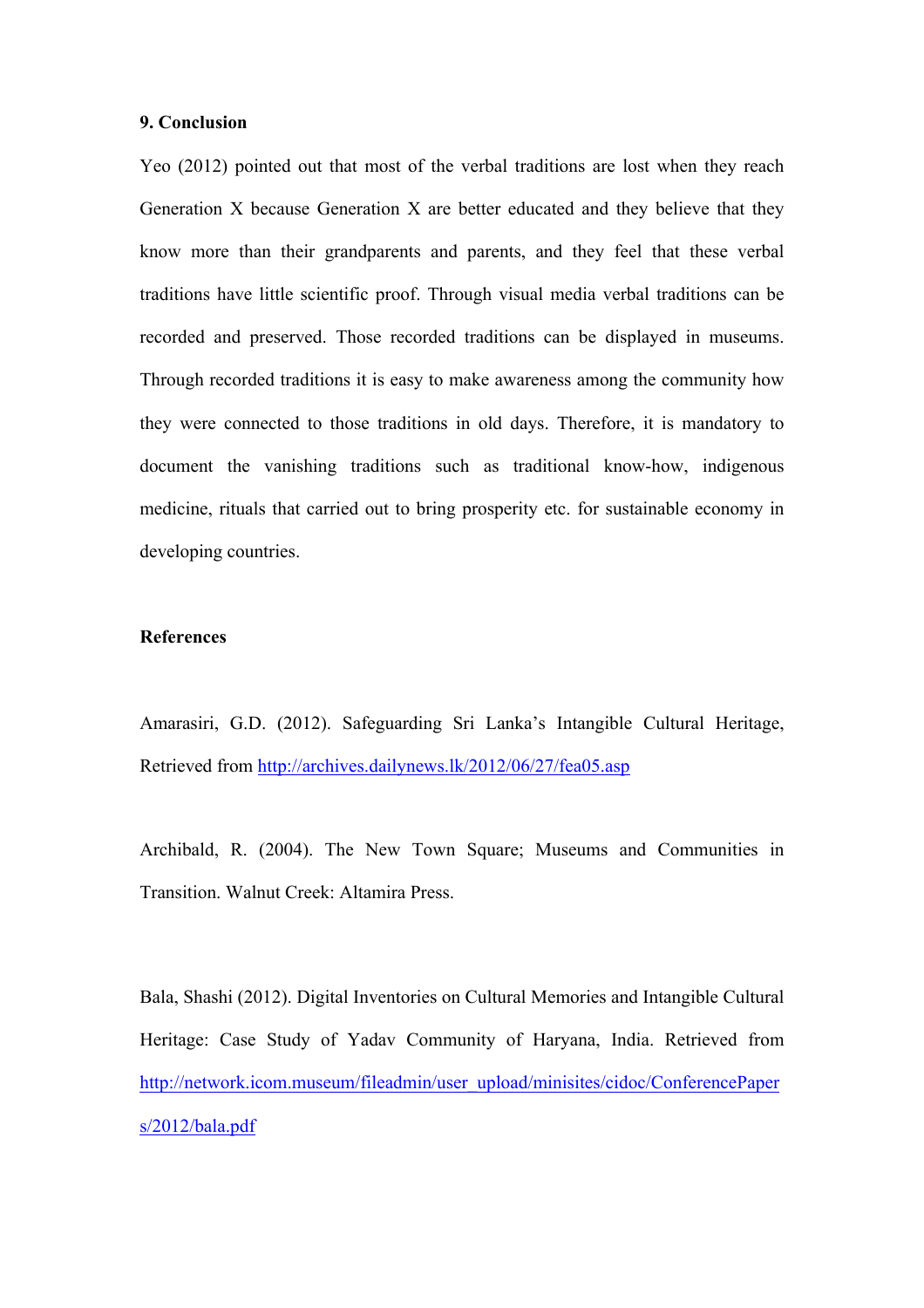Blundell, David (2007). Revisiting Cultural Heritage in Sri Lanka: The Veddha (Vanniyaletto). Retrieved from

https://ejournal.anu.edu.au/index.php/bippa/article/download/21/20

Case Study Report: Sri Lanka (2009). A Project of safeguarding Intangible Cultural Heritage in Sri Lanka (with special reference to folk lore). International Partnership Programme for Safeguarding of Intangible Cultural Heritage "Training Course for Safeguarding of Intangible Cultural Heritage" (15-22 July 2009, Kyoto, Osaka and Nara JAPAN). Retrieved from

http://www.accu.or.jp/ich/en/training/casestudy\_pdf/09\_10/case\_study\_report\_srilank a.pdf

Dewhurst, C. Kurt & Kornbluh, Mark (n.d.). MSU (Michigan State University Museum) at Work in Africa: Cultural Documentation and Preservation. Retrieved from

http://www.isp.msu.edu/resources/documents/africa\_cultural\_docu\_preservation.pdf

Gunawardhana, Dambane. 1993. The social organization of the traditional Vedda community. Soba 4(3):21.

Hennessy, Kate ((2010). Intangible Cultural Heritage Research and Documentation. Simon Fraser University, SIAT. Retrieved from

http://www.sac.or.th/databases/ichlearningresources/images/ich-research-anddocumentationp1-50.pdf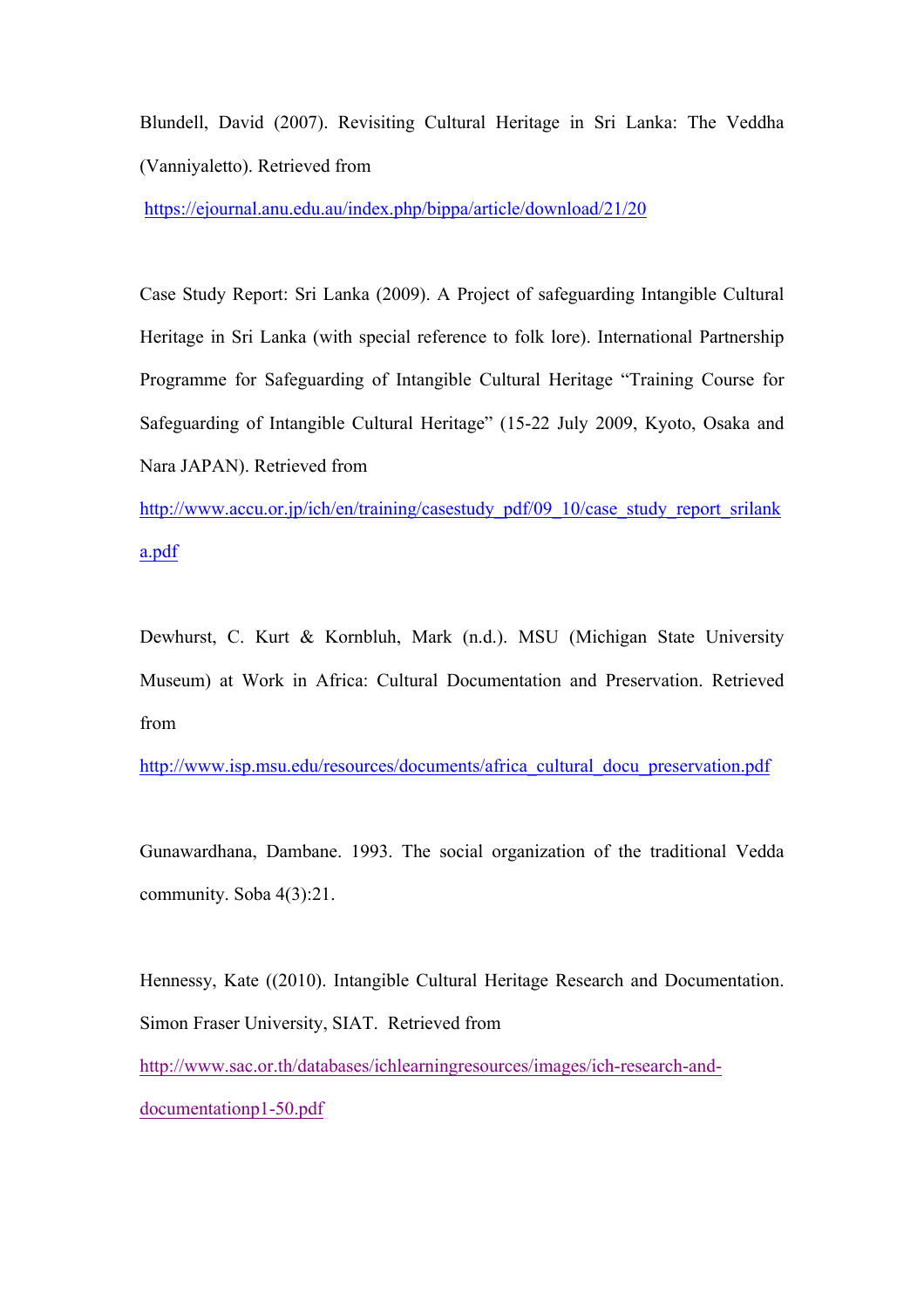Humanising Archaeology in Multi-cultural Society. Professor Sudharshan Seneviratne – award acceptance speech, Conservation and Heritage Management Award for Excellence 2013, Archaeological Institute of America, The Sunday Times, Sri Lanka, Comments, 24 March 2013. Retrieved from http://www.sundaytimes.lk/130324/sunday-times-2/humanising-archaeology-inmulti-cultural-society-38143.html

Lowe, Tiffany M. (2013). Cultural Heritage as a Tool for Development and Diplomacy: Examining further uses of UNESCO's intangible heritage-based Socioeconomic Development programs for Women, Master Thesis, The State University of New Jersey, USA, 68p.

Tedla, Bantalem Tadesse (2012). Curating Intangible Heritage in Museums. In: DIHA (Special session 1 DIHA) Archiving and Visualization of Intangible Heritage, Hong Kong. Retrieved from http://www.nodem.org/admin/wpcontent/uploads/2012/01/DIHA\_Booklet\_Web\_Nov-28.pdf

United Nations Education, Scientific, Cultural, Organization. Convention for Safeguarding the Intangible Cultural Heritage. Paris, France. October 2003. UNESCO Website. Retrieved from http://unesdoc.unesco.org/images/0013/001325/132540e.pdf

Wickramasinghe, Nanda (2013). Role played by Culture in Socio-Economic Development- The Sri Lanka Experience. Retrieved from

http://kebudayaan.kemdikbud.go.id/wcf2013/wpcontent/uploads/sites/48/2013/11/Abs tract-Nanda-Wickramasinghe.pdf